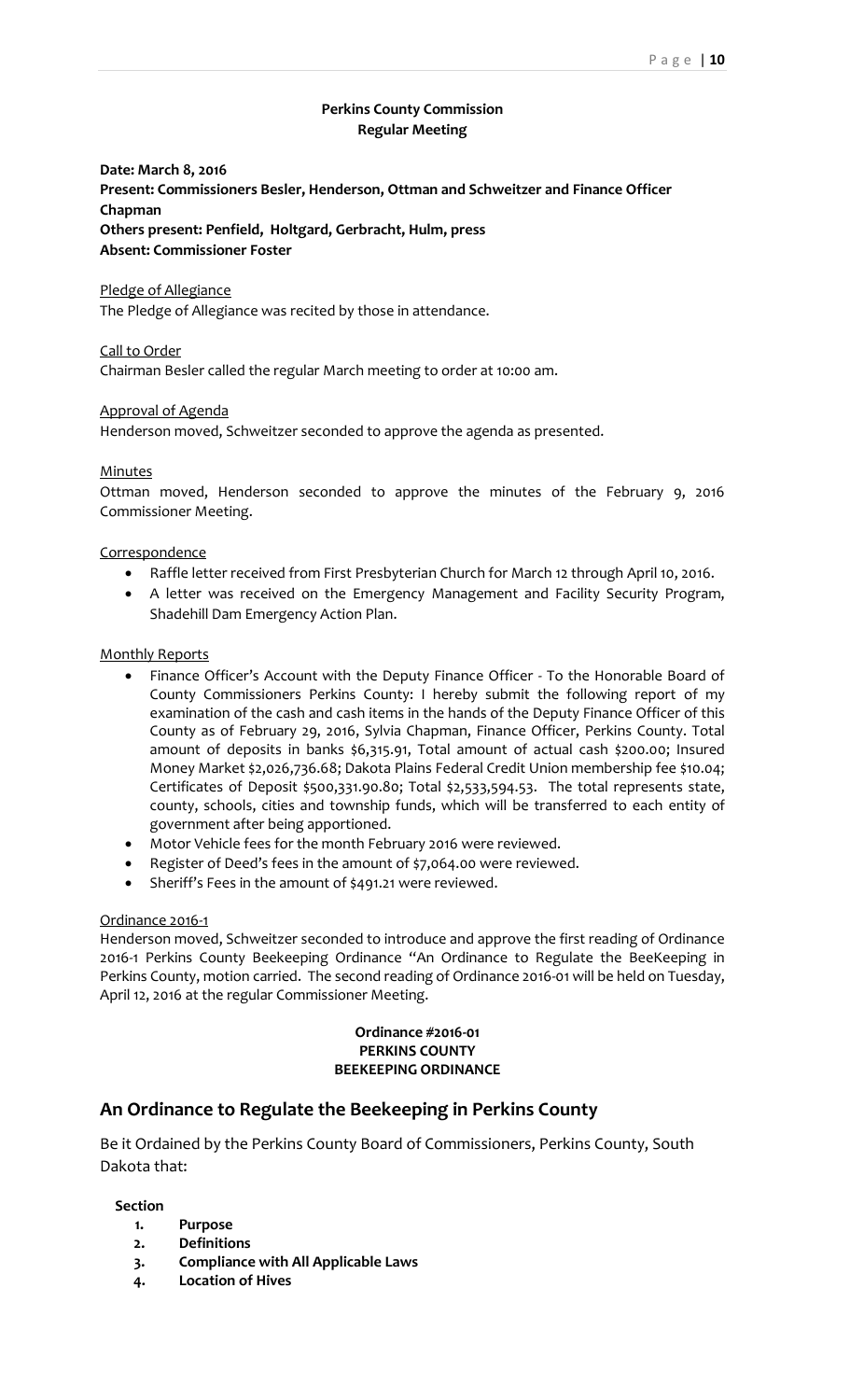- **5. Apiary Management**
- **6. Nuisances Prohibited**
- **7. Penalties**

# **1. Purpose**

This Ordinance establishes regulations intended to ensure that beekeepers maintain apiaries in a responsible manner so as to protect the health, safety, and welfare of the general public and citizens of Perkins County.

## **2. Definitions**

Apiary: Any place where one or more colonies of bees are kept.

Beekeeper: Any person or entity who raises bees.

Bees: Any stage of the common honeybee, Apis mellifera L.

Colony: The bees in any hive, including queens, workers, and drones.

Hive: Any frame hive, box hive, box, barrel, log gum, skep, or any other container which may be used as a domicile for bees.

## **3. Compliance with All Applicable Laws**

A beekeeper shall:

- 1. Register all apiaries with the State of South Dakota as required by SDCL Chapter 38-18; and,
- 2. Comply with all applicable federal and state laws, including, but not limited to, the provisions of SDCL Chapter 38-18, and all other relevant County Ordinances. Whenever the requirements of this Ordinance are at variance with the requirements of other lawfully adopted rules, regulations, or ordinance, the most restrictive, or that imposing the higher standard, shall govern.

# **4. Location of Hives**

- A. Distance to Property Lines. All hives shall be located a minimum of 25 feet from the nearest property line of any adjacent neighbor(s). No setback distance is required for adjacent properties under the same property ownership.
- B. Distance to Roads. All hives shall be located a minimum of 100 feet from all roads located in public right-of-ways (the distance will be measured from the nearest edge of the road surface).
- C. Distance to Neighboring Residences. All hives shall be located a minimum of 50 feet from a neighboring dwelling (the distance will be measured from the nearest portion of the neighboring dwelling). No setback distance is required for dwellings located on the same lot as the hive(s).
- D. Hive Placement. All hives shall be placed appropriately on the lot so as to inhibit access to the hive from adjacent properties and to prevent interference with the movement of persons on adjacent properties or in the public right-of-way. When possible, the front of the hive(s) shall face away from the closest property line and/or right-of-way, whichever is closest.

# **5. Apiary Management**

## A beekeeper shall:

- 1. Provide an adequate and convenient source of water at all times to the bees on the property on which the apiary is located in order to prevent the bees from congregating at other water sources where they may come into contact with humans and animals, and the water shall be maintained so as not to become stagnant; and,
- 2. Maintain and manage all hives so as not to create a public nuisance.

## **6. Nuisances Prohibited**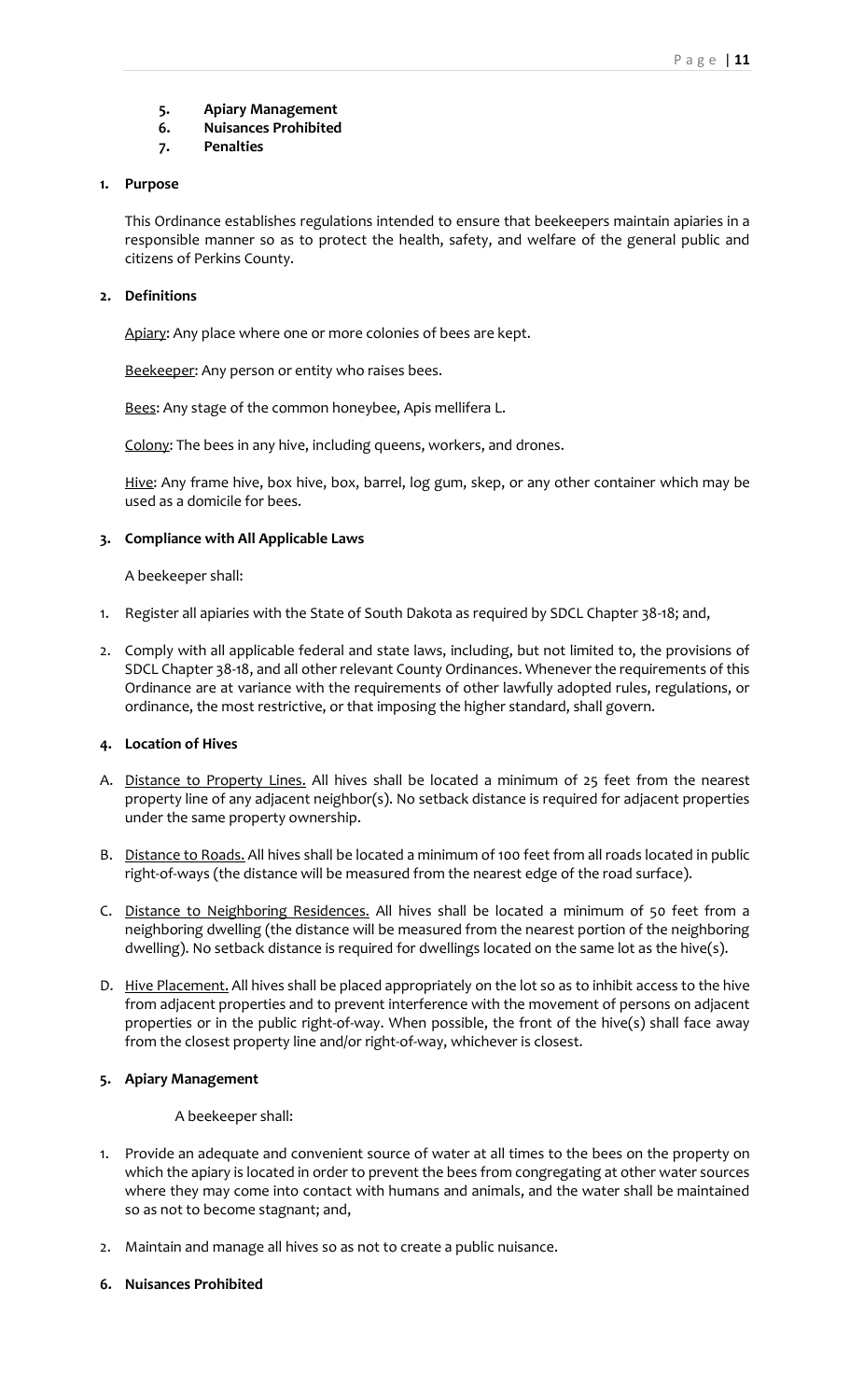Notwithstanding compliance with the requirements of this Ordinance, it shall be unlawful for any person to keep any colony or colonies in such a manner, or of such a disposition, as to create a nuisance to others. A public nuisance shall be determined to exist when beekeeping: 1) creates any unhealthy condition; 2) interferes with the normal use and enjoyment of human or animal life of others; or, 3) interferes with the normal use and enjoyment of any public property or property of others. The County Commission shall have the authority to declare a public nuisance, in which case:

- 1. The beekeeper must relocate or destroy all hives within 30 days of the property owner first receiving notice of the nuisance determination. Failure to comply shall enable the County to abate the public nuisance; or,
- 2. If there is an immediate need to protect public safety, the County may elect to destroy the hive(s) and/or relocate the colony. Such circumstances shall be present when there is: 1) a colony not residing in a hive structure intended for beekeeping; 2) a dangerous swarm of bees that poses an immediate risk to the safety of humans; or, 3) a colony residing in a standard or man-made hive which, by virtue of its condition, has obviously been abandoned by the beekeeper.

## **7. Penalties**

Any person found to be in violation of this Ordinance shall be subject to a maximum fine of \$500 or 30 days imprisonment, or both, in accordance with the provisions of SDCL 7-18A-2. Each day any violation of this Ordinance continues shall constitute a separate offense.

## 2015 Annual Meeting

Schweitzer moved, Ottman seconded to publish the 2015 Annual Report in the legal newspapers, motion carried.

## **Set Meeting Dates**

- Schweitzer moved, Henderson seconded to set the regular meeting April 12th at **9:00 a.m.**  and set the Board of Equalization Meeting for 1:00 p.m. on Tuesday April 12, 2016, motion carried.
- Henderson moved, Schweitzer seconded to hold the May regular meeting in Lemmon, SD and the June meeting to be moved to June 8, due to the need to canvas the June Primary, motion carried.

## County Land Lease Auction

Schweitzer moved, Henderson seconded to set the County Land Lease Auction at 10:30 a.m. on Tuesday April 12, 2016, motion carried.

## Amended WIC Contract

Henderson moved, Ottman seconded to approve the amended WIC agreement to include clerical services in Meade County at the Faith office, motion carried.

# Highway Superintendent

- Discussion was held on the lease contracts with Dakota Farm Equipment, Inc in Lemmon, SD. Ottman moved, Schweitzer seconded to enter into lease contract with Dakota Farm Equipment for the lease of one John Deere 6135E Cab Tractor (600 hours) at \$13,898.43 per year and one John Deere 6135E Cab Tractor (800 hours) at \$16273.93, motion carried.
- The Monthly Maintenance & Project Report was reviewed.
- Discussion was held on Bridge Repair needs.
- Discussion was held on the need to address the secondary road policy.

## Financing Courthouse Repairs Project

Discussion was held on the financing of the courthouse repair project. Schweitzer moved, Ottman seconded to grant Finance Officer Chapman the authority to negotiate interest rates for the project, motion carried.

# Claims

The following claims were presented and approved for payment, February payroll: 101,533.37; IRS, fica, 7,042.73; SD Retirement, retirement, 5,617.47; Delta Dental, insurance, 1,345.76; Medico Life, insurance, 146.88; Wellmark, insurance, 20,910.16, SDPEF, insurance, 96.00; A&B Business,